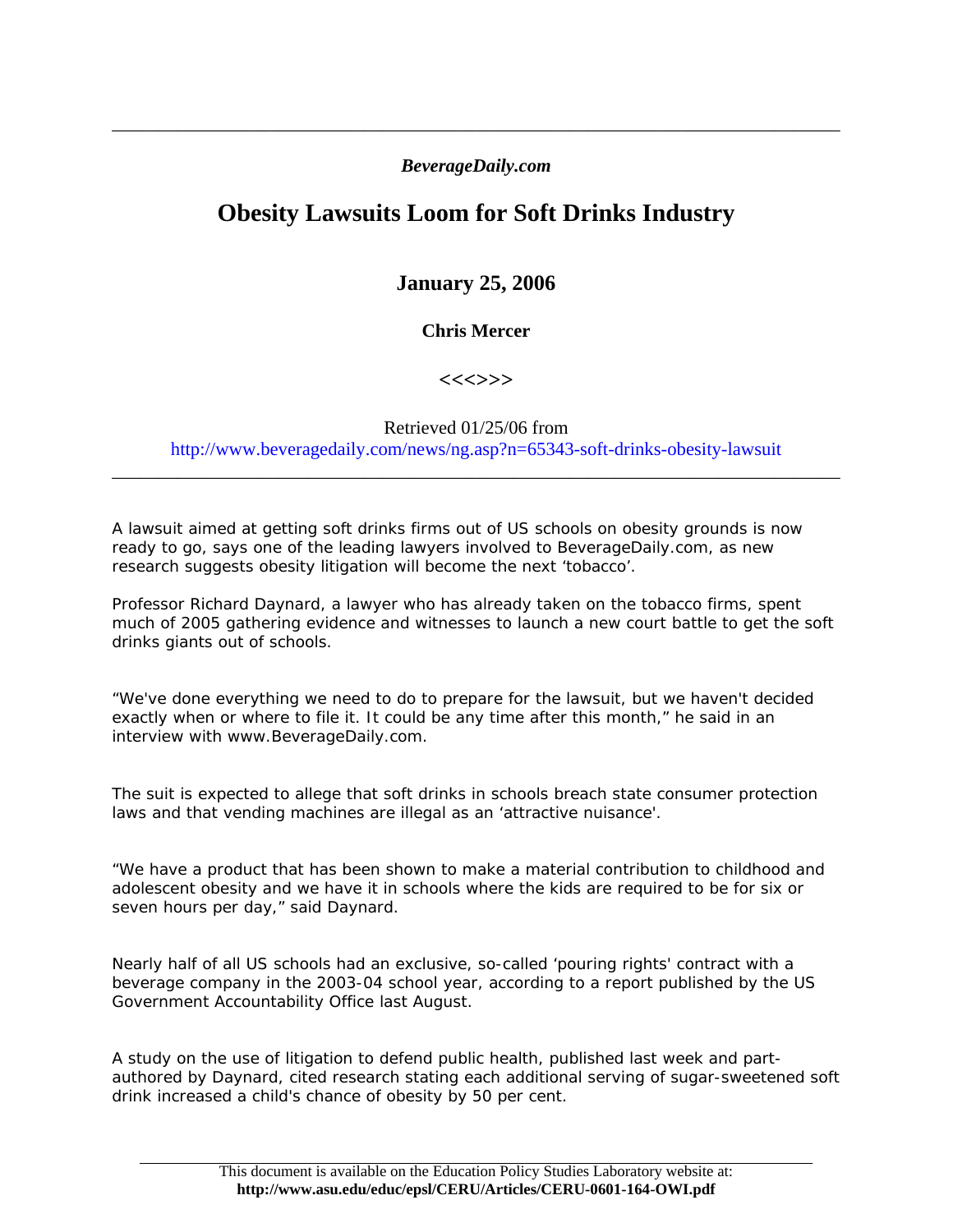The study, appearing in the American Journal of Preventive Medicine, said that while it was harder to prove that certain food products had a direct impact on obesity-related diseases, it was likely that litigation would be needed to address the obesity problem in the US; just as it was needed against tobacco firms.

It said that lawsuits targeting consumer protection acts were more likely to be successful. But, "successful litigation does not always require a victory in court; the goal of litigation can be to change public perception of an industry and ultimately to induce a change in industry practices".

Soft drinks firms, it seems, are set to become a big target.

The Centre for Science in the Public Interest confirmed that it too was preparing obesity lawsuits against soft drink companies – spurred on by recent actions against fast food chain MacDonald's.

A loose network of around 20 lawyers, nutritionists and campaigners have been sharing information for possible litigation against soft drink firms since autumn 2004, said one source close to the issue.

Authorities are also showing greater interest in kicking fizzy drinks out of schools.

The House of Representatives in the state of Massachusetts was set to vote this week on whether to ban junk foods, including fizzy soda, from schools. A total 38 states considered school nutrition bills last year, most of which included a vending machine component. At least 14 laws have now been enacted.

The American Beverage Association, backed by Coca-Cola and PepsiCo, has attempted to head-off complaints by voluntarily banning fizzy drinks in elementary schools.

It also took on voluntary restrictions in middle and high schools, and announced just before Christmas that sales of regular soft drinks in schools dropped 24 percent between 2002 and 2004.

The financial impact of the ABA's sacrifice was, however, questioned after it emerged Coca-Cola only got around one per cent of its sales from schools in North America.

"They could probably afford to clear them [soft drinks] out of schools but to be forced to do so because they are dangerous to kids is not going to resonate well with whatever their next huge marketing campaign is going to be," said Daynard.